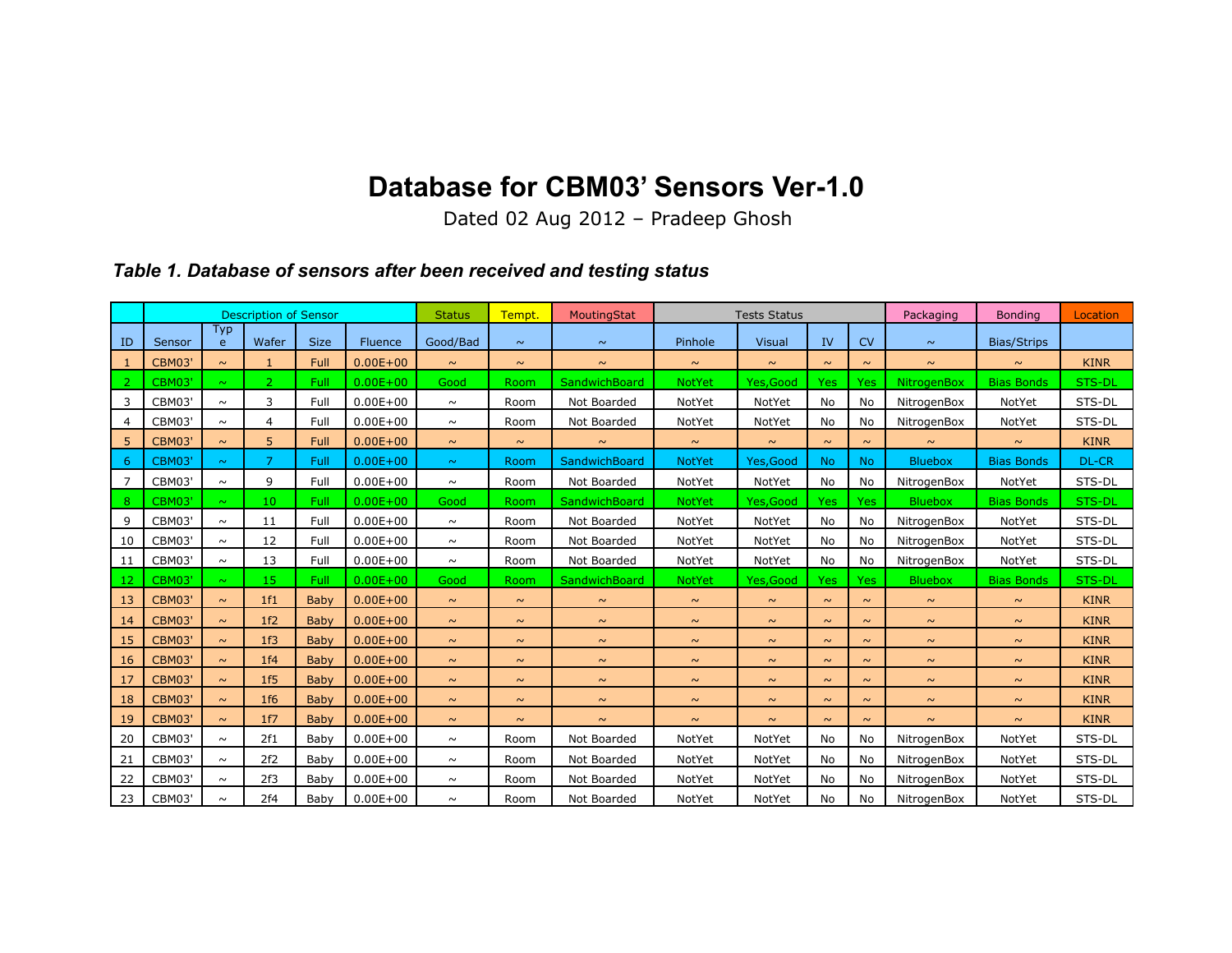| 24 | CBM03         | $\sim$ | 2f5 | Baby | $0.00E + 00$ | $\sim$ | Room | Not Boarded | NotYet | NotYet | No | No | NitrogenBox | NotYet | STS-DL |
|----|---------------|--------|-----|------|--------------|--------|------|-------------|--------|--------|----|----|-------------|--------|--------|
| 25 | <b>CBM03'</b> | $\sim$ | 2f6 | Baby | $0.00E + 00$ | $\sim$ | Room | Not Boarded | NotYet | NotYet | No | No | NitrogenBox | NotYet | STS-DL |
| 26 | <b>CBM03'</b> | $\sim$ | 2f7 | Baby | $0.00E + 00$ | $\sim$ | Room | Not Boarded | NotYet | NotYet | No | No | NitrogenBox | NotYet | STS-DL |
| 27 | <b>CBM03'</b> | $\sim$ | 3f1 | Baby | $0.00E + 00$ | $\sim$ | Room | Not Boarded | NotYet | NotYet | No | No | NitrogenBox | NotYet | STS-DL |
| 28 | <b>CBM03'</b> | $\sim$ | 3f2 | Baby | $0.00E + 00$ | $\sim$ | Room | Not Boarded | NotYet | NotYet | No | No | NitrogenBox | NotYet | STS-DL |
| 29 | CBM03         | $\sim$ | 3f3 | Baby | $0.00E + 00$ | $\sim$ | Room | Not Boarded | NotYet | NotYet | No | No | NitrogenBox | NotYet | STS-DL |
| 30 | <b>CBM03'</b> | $\sim$ | 3f4 | Baby | $0.00E + 00$ | $\sim$ | Room | Not Boarded | NotYet | NotYet | No | No | NitrogenBox | NotYet | STS-DL |
| 31 | <b>CBM03'</b> | $\sim$ | 3f5 | Baby | $0.00E + 00$ | $\sim$ | Room | Not Boarded | NotYet | NotYet | No | No | NitrogenBox | NotYet | STS-DL |
| 32 | CBM03         | $\sim$ | 3f6 | Baby | $0.00E + 00$ | $\sim$ | Room | Not Boarded | NotYet | NotYet | No | No | NitrogenBox | NotYet | STS-DL |
| 33 | <b>CBM03'</b> | $\sim$ | 3f7 | Baby | $0.00E + 00$ | $\sim$ | Room | Not Boarded | NotYet | NotYet | No | No | NitrogenBox | NotYet | STS-DL |
| 35 | CBM03'        | $\sim$ | 4f1 | Baby | $0.00E + 00$ | $\sim$ | Room | Not Boarded | NotYet | NotYet | No | No | NitrogenBox | NotYet | STS-DL |
| 36 | <b>CBM03'</b> | $\sim$ | 4f2 | Baby | $0.00E + 00$ | $\sim$ | Room | Not Boarded | NotYet | NotYet | No | No | NitrogenBox | NotYet | STS-DL |
| 37 | <b>CBM03'</b> | $\sim$ | 4f3 | Baby | $0.00E + 00$ | $\sim$ | Room | Not Boarded | NotYet | NotYet | No | No | NitrogenBox | NotYet | STS-DL |
| 38 | <b>CBM03'</b> | $\sim$ | 4f4 | Baby | $0.00E + 00$ | $\sim$ | Room | Not Boarded | NotYet | NotYet | No | No | NitrogenBox | NotYet | STS-DL |
| 39 | CBM03'        | $\sim$ | 4f5 | Baby | $0.00E + 00$ | $\sim$ | Room | Not Boarded | NotYet | NotYet | No | No | NitrogenBox | NotYet | STS-DL |
| 40 | <b>CBM03'</b> | $\sim$ | 4f6 | Baby | $0.00E + 00$ | $\sim$ | Room | Not Boarded | NotYet | NotYet | No | No | NitrogenBox | NotYet | STS-DL |
| 41 | CBM03'        | $\sim$ | 4f7 | Baby | $0.00E + 00$ | $\sim$ | Room | Not Boarded | NotYet | NotYet | No | No | NitrogenBox | NotYet | STS-DL |
| 42 | CBM03         | $\sim$ | 5f1 | Baby | $0.00E + 00$ | $\sim$ | Room | Not Boarded | NotYet | NotYet | No | No | NitrogenBox | NotYet | STS-DL |
| 43 | <b>CBM03'</b> | $\sim$ | 5f2 | Baby | $0.00E + 00$ | $\sim$ | Room | Not Boarded | NotYet | NotYet | No | No | NitrogenBox | NotYet | STS-DL |
| 44 | <b>CBM03'</b> | $\sim$ | 5f3 | Baby | $0.00E + 00$ | $\sim$ | Room | Not Boarded | NotYet | NotYet | No | No | NitrogenBox | NotYet | STS-DL |
| 45 | CBM03'        | $\sim$ | 5f4 | Baby | $0.00E + 00$ | $\sim$ | Room | Not Boarded | NotYet | NotYet | No | No | NitrogenBox | NotYet | STS-DL |
| 46 | <b>CBM03'</b> | $\sim$ | 5f5 | Baby | $0.00E + 00$ | $\sim$ | Room | Not Boarded | NotYet | NotYet | No | No | NitrogenBox | NotYet | STS-DL |
| 47 | <b>CBM03'</b> | $\sim$ | 5f6 | Baby | $0.00E + 00$ | $\sim$ | Room | Not Boarded | NotYet | NotYet | No | No | NitrogenBox | NotYet | STS-DL |
| 48 | <b>CBM03'</b> | $\sim$ | 5f7 | Baby | $0.00E + 00$ | $\sim$ | Room | Not Boarded | NotYet | NotYet | No | No | NitrogenBox | NotYet | STS-DL |
| 49 | <b>CBM03'</b> | $\sim$ | 7f1 | Baby | $0.00E + 00$ | $\sim$ | Room | Not Boarded | NotYet | NotYet | No | No | NitrogenBox | NotYet | STS-DL |
| 50 | <b>CBM03'</b> | $\sim$ | 7f2 | Baby | $0.00E + 00$ | $\sim$ | Room | Not Boarded | NotYet | NotYet | No | No | NitrogenBox | NotYet | STS-DL |
| 51 | <b>CBM03'</b> | $\sim$ | 7f3 | Baby | $0.00E + 00$ | $\sim$ | Room | Not Boarded | NotYet | NotYet | No | No | NitrogenBox | NotYet | STS-DL |
| 52 | CBM03         | $\sim$ | 7f4 | Baby | $0.00E + 00$ | $\sim$ | Room | Not Boarded | NotYet | NotYet | No | No | NitrogenBox | NotYet | STS-DL |
| 53 | CBM03         | $\sim$ | 7f5 | Baby | $0.00E + 00$ | $\sim$ | Room | Not Boarded | NotYet | NotYet | No | No | NitrogenBox | NotYet | STS-DL |
| 54 | <b>CBM03'</b> | $\sim$ | 7f6 | Baby | $0.00E + 00$ | $\sim$ | Room | Not Boarded | NotYet | NotYet | No | No | NitrogenBox | NotYet | STS-DL |
| 55 | <b>CBM03'</b> | $\sim$ | 7f7 | Baby | $0.00E + 00$ | $\sim$ | Room | Not Boarded | NotYet | NotYet | No | No | NitrogenBox | NotYet | STS-DL |
| 56 | <b>CBM03'</b> | $\sim$ | 9f1 | Baby | $0.00E + 00$ | $\sim$ | Room | Not Boarded | NotYet | NotYet | No | No | NitrogenBox | NotYet | STS-DL |
| 57 | <b>CBM03'</b> | $\sim$ | 9f2 | Baby | $0.00E + 00$ | $\sim$ | Room | Not Boarded | NotYet | NotYet | No | No | NitrogenBox | NotYet | STS-DL |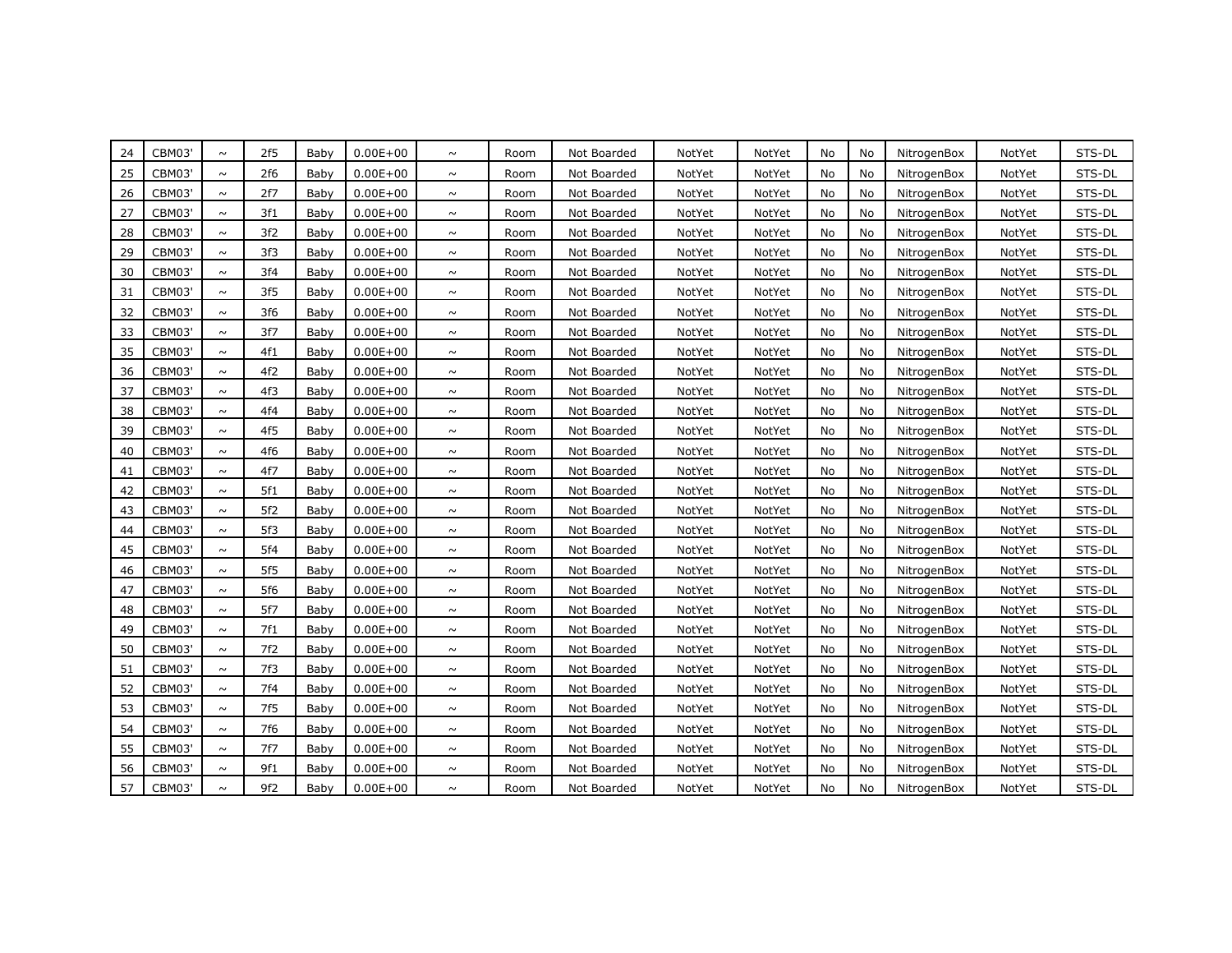| 58 | <b>CBM03'</b> | $\sim$ | 9f3  | Baby        | $0.00E + 00$ | $\sim$ | Room | Not Boarded          | NotYet        | NotYet    | No         | No               | NitrogenBox    | NotYet            | STS-DL |
|----|---------------|--------|------|-------------|--------------|--------|------|----------------------|---------------|-----------|------------|------------------|----------------|-------------------|--------|
| 59 | CBM03'        | $\sim$ | 9f4  | Baby        | $0.00E + 00$ | $\sim$ | Room | Not Boarded          | NotYet        | NotYet    | No         | No               | NitrogenBox    | NotYet            | STS-DL |
| 60 | CBM03'        | $\sim$ | 9f5  | Baby        | $0.00E + 00$ | $\sim$ | Room | Not Boarded          | NotYet        | NotYet    | No         | No               | NitrogenBox    | NotYet            | STS-DL |
| 61 | CBM03'        | $\sim$ | 9f6  | Baby        | $0.00E + 00$ | $\sim$ | Room | Not Boarded          | NotYet        | NotYet    | No         | No               | NitrogenBox    | NotYet            | STS-DL |
| 62 | CBM03'        | $\sim$ | 9f7  | Baby        | $0.00E + 00$ | $\sim$ | Room | Not Boarded          | NotYet        | NotYet    | No         | No               | NitrogenBox    | NotYet            | STS-DL |
| 63 | <b>CBM03</b>  | $\sim$ | 10f1 | Baby        | $0.00E + 00$ | Good   | Room | SandwichBoard        | <b>NotYet</b> | Yes, Good | <b>Yes</b> | <b>Yes</b>       | <b>Bluebox</b> | <b>Bias Bonds</b> | STS-DL |
| 64 | <b>CBM03'</b> | $\sim$ | 10f2 | Baby        | $0.00E + 00$ | Good   | Room | <b>SandwichBoard</b> | NotYet        | Yes, Good | Yes        | Yes <sup></sup>  | <b>Bluebox</b> | <b>Bias Bonds</b> | STS-DL |
| 65 | CBM03'        | $\sim$ | 10f3 | <b>Baby</b> | $0.00E + 00$ | Good   | Room | <b>SandwichBoard</b> | <b>NotYet</b> | Yes,Good  | Yes        | Yes <sub>1</sub> | <b>Bluebox</b> | <b>Bias Bonds</b> | STS-DL |
| 66 | CBM03'        | $\sim$ | 10f4 | Baby        | $0.00E + 00$ | $\sim$ | Room | Not Boarded          | NotYet        | NotYet    | No         | No               | NitrogenBox    | NotYet            | STS-DL |
| 67 | CBM03'        | $\sim$ | 10f5 | Baby        | $0.00E + 00$ | $\sim$ | Room | Not Boarded          | NotYet        | NotYet    | No         | No               | NitrogenBox    | NotYet            | STS-DL |
| 68 | <b>CBM03'</b> | $\sim$ | 10f6 | Baby        | $0.00E + 00$ | $\sim$ | Room | Not Boarded          | NotYet        | NotYet    | No         | No               | NitrogenBox    | NotYet            | STS-DL |
| 69 | CBM03'        | $\sim$ | 10f7 | Baby        | $0.00E + 00$ | $\sim$ | Room | Not Boarded          | NotYet        | NotYet    | No         | No               | NitrogenBox    | NotYet            | STS-DL |
| 70 | CBM03'        | $\sim$ | 11f1 | Baby        | $0.00E + 00$ | $\sim$ | Room | Not Boarded          | NotYet        | NotYet    | No         | No               | NitrogenBox    | NotYet            | STS-DL |
| 71 | CBM03'        | $\sim$ | 11f2 | Baby        | $0.00E + 00$ | $\sim$ | Room | Not Boarded          | NotYet        | NotYet    | No         | No               | NitrogenBox    | NotYet            | STS-DL |
| 72 | <b>CBM03'</b> | $\sim$ | 11f3 | Baby        | $0.00E + 00$ | $\sim$ | Room | Not Boarded          | NotYet        | NotYet    | No         | No               | NitrogenBox    | NotYet            | STS-DL |
| 73 | <b>CBM03'</b> | $\sim$ | 11f4 | Baby        | $0.00E + 00$ | $\sim$ | Room | Not Boarded          | NotYet        | NotYet    | No         | No               | NitrogenBox    | NotYet            | STS-DL |
| 74 | <b>CBM03'</b> | $\sim$ | 11f5 | Baby        | $0.00E + 00$ | $\sim$ | Room | Not Boarded          | NotYet        | NotYet    | No         | No               | NitrogenBox    | NotYet            | STS-DL |
| 75 | CBM03'        | $\sim$ | 11f6 | Baby        | $0.00E + 00$ | $\sim$ | Room | Not Boarded          | NotYet        | NotYet    | No         | No               | NitrogenBox    | NotYet            | STS-DL |
| 76 | <b>CBM03'</b> | $\sim$ | 11f7 | Baby        | $0.00E + 00$ | $\sim$ | Room | Not Boarded          | NotYet        | NotYet    | No         | No               | NitrogenBox    | NotYet            | STS-DL |
| 77 | <b>CBM03'</b> | $\sim$ | 12f1 | Baby        | $0.00E + 00$ | $\sim$ | Room | Not Boarded          | NotYet        | NotYet    | No         | No               | NitrogenBox    | NotYet            | STS-DL |
| 78 | <b>CBM03'</b> | $\sim$ | 12f2 | Baby        | $0.00E + 00$ | $\sim$ | Room | Not Boarded          | NotYet        | NotYet    | No         | No               | NitrogenBox    | NotYet            | STS-DL |
| 79 | CBM03'        | $\sim$ | 12f3 | Baby        | $0.00E + 00$ | $\sim$ | Room | Not Boarded          | NotYet        | NotYet    | No         | No               | NitrogenBox    | NotYet            | STS-DL |
| 80 | CBM03'        | $\sim$ | 12f4 | Baby        | $0.00E + 00$ | $\sim$ | Room | Not Boarded          | NotYet        | NotYet    | No         | No               | NitrogenBox    | NotYet            | STS-DL |
| 81 | CBM03'        | $\sim$ | 12f5 | Baby        | $0.00E + 00$ | $\sim$ | Room | Not Boarded          | NotYet        | NotYet    | No         | No               | NitrogenBox    | NotYet            | STS-DL |
| 82 | CBM03'        | $\sim$ | 12f6 | Baby        | $0.00E + 00$ | $\sim$ | Room | Not Boarded          | NotYet        | NotYet    | No         | No               | NitrogenBox    | NotYet            | STS-DL |
| 83 | CBM03'        | $\sim$ | 12f7 | Baby        | $0.00E + 00$ | $\sim$ | Room | Not Boarded          | NotYet        | NotYet    | No         | No               | NitrogenBox    | NotYet            | STS-DL |
| 84 | CBM03'        | $\sim$ | 13f1 | Baby        | $0.00E + 00$ | $\sim$ | Room | Not Boarded          | NotYet        | NotYet    | No         | No               | NitrogenBox    | NotYet            | STS-DL |
| 85 | <b>CBM03'</b> | $\sim$ | 13f2 | Baby        | $0.00E + 00$ | $\sim$ | Room | Not Boarded          | NotYet        | NotYet    | No         | No               | NitrogenBox    | NotYet            | STS-DL |
| 86 | CBM03'        | $\sim$ | 13f3 | Baby        | $0.00E + 00$ | $\sim$ | Room | Not Boarded          | NotYet        | NotYet    | No         | No               | NitrogenBox    | NotYet            | STS-DL |
| 87 | CBM03'        | $\sim$ | 13f4 | Baby        | $0.00E + 00$ | $\sim$ | Room | Not Boarded          | NotYet        | NotYet    | No         | No               | NitrogenBox    | NotYet            | STS-DL |
| 88 | CBM03'        | $\sim$ | 13f5 | Baby        | $0.00E + 00$ | $\sim$ | Room | Not Boarded          | NotYet        | NotYet    | No         | No               | NitrogenBox    | NotYet            | STS-DL |
| 89 | <b>CBM03'</b> | $\sim$ | 13f6 | Baby        | $0.00E + 00$ | $\sim$ | Room | Not Boarded          | NotYet        | NotYet    | No         | No               | NitrogenBox    | NotYet            | STS-DL |
| 90 | <b>CBM03'</b> | $\sim$ | 13f7 | Baby        | $0.00E + 00$ | $\sim$ | Room | Not Boarded          | NotYet        | NotYet    | No         | No               | NitrogenBox    | NotYet            | STS-DL |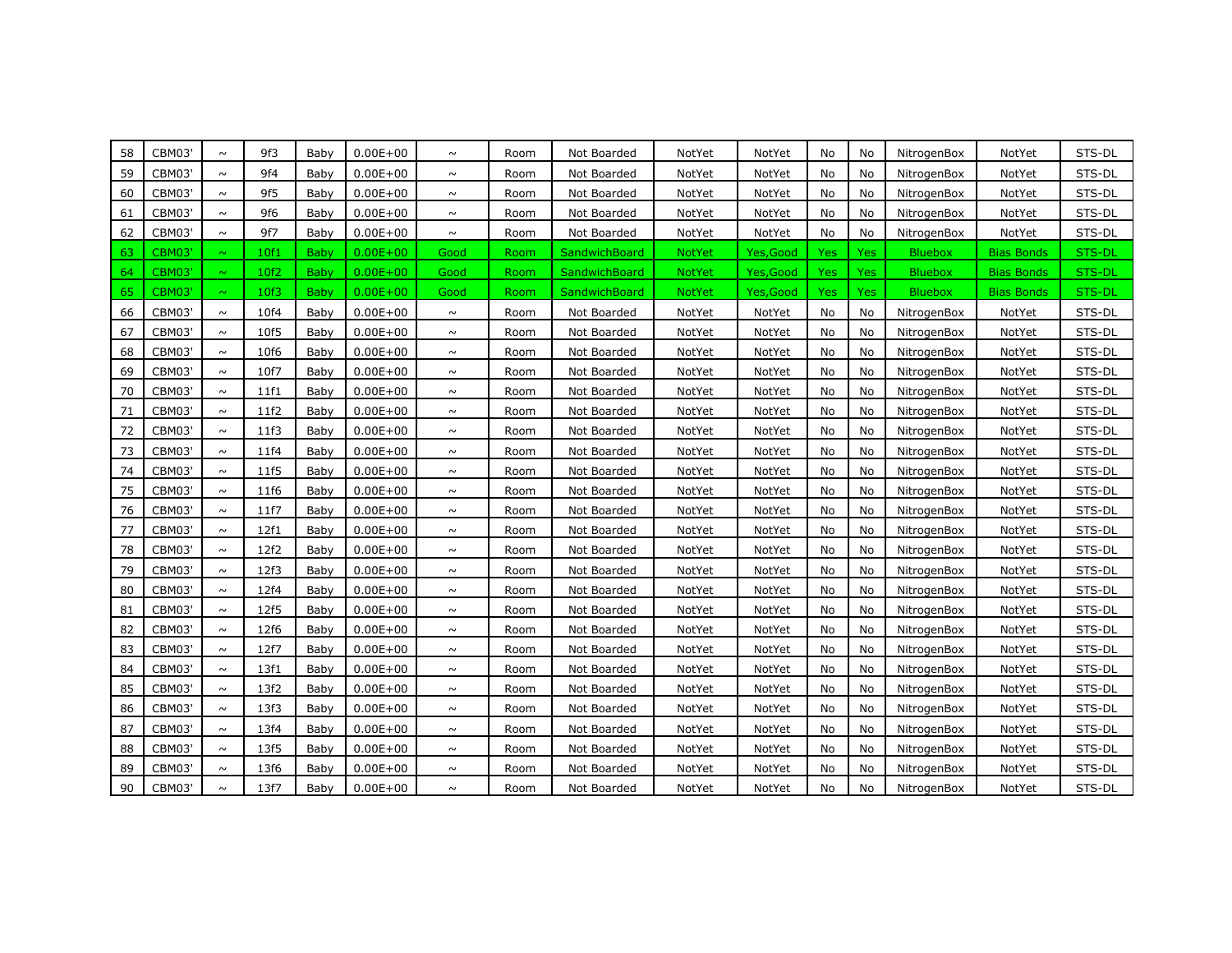| 91 | <b>CBM03'</b> | $\sim$ | 15f1 | Baby | $0.00E + 00$ | $\sim$ | Room | Not Boarded | NotYet | NotYet | No | No        | NitrogenBox | NotYet | STS-DL |
|----|---------------|--------|------|------|--------------|--------|------|-------------|--------|--------|----|-----------|-------------|--------|--------|
| 92 | <b>CBM03'</b> | $\sim$ | 15f2 | Baby | $0.00E + 00$ | $\sim$ | Room | Not Boarded | NotYet | NotYet | No | No        | NitrogenBox | NotYet | STS-DL |
| 93 | <b>CBM03'</b> | $\sim$ | .5f3 | Baby | $0.00E + 00$ | $\sim$ | Room | Not Boarded | NotYet | NotYet | No | No        | NitrogenBox | NotYet | STS-DL |
| 94 | <b>CBM03'</b> | $\sim$ | 15f4 | Baby | $0.00E + 00$ | $\sim$ | Room | Not Boarded | NotYet | NotYet | No | No        | NitrogenBox | NotYet | STS-DL |
| 95 | <b>CBM03'</b> | $\sim$ | 15f5 | Baby | $0.00E + 00$ | $\sim$ | Room | Not Boarded | NotYet | NotYet | No | No        | NitrogenBox | NotYet | STS-DL |
| 96 | <b>CBM03'</b> | $\sim$ | 15f6 | Baby | $0.00E + 00$ | $\sim$ | Room | Not Boarded | NotYet | NotYet | No | No        | NitrogenBox | NotYet | STS-DL |
| 97 | <b>CBM03'</b> | $\sim$ | .5f7 | Babv | $0.00E + 00$ | $\sim$ | Room | Not Boarded | NotYet | NotYet | No | <b>No</b> | NitrogenBox | NotYet | STS-DL |

Notes:

Color Scheme:

- Yellow : Sensor not here in GSI ( other Lab from Collaborators )
- Red : Sensor not working or Discarded or Broken (See Details)
- Blue : Sensor under Test
- Green : Sensor tested for either bulk properties or other and is Good

## *Table 2 : Measurement Tables describing the Plots and Comments on each sensors under test*

| Sensor name | Wafer | <b>Size</b> | IV Plot files                  | CV Plot Files          | Images                   | Comments/Remarks ( if Any)         |
|-------------|-------|-------------|--------------------------------|------------------------|--------------------------|------------------------------------|
| CBM03'      | 02    | Full        |                                |                        |                          |                                    |
| CBM03'      | 07    | Full        |                                |                        |                          |                                    |
| CBM03'      | 10    | Full        |                                |                        |                          |                                    |
| CBM03'      | 15    | Full        |                                |                        |                          |                                    |
| CBM03'      | 10f1  | Baby        | $23-08-12$ V(fd) = Not Visible | $23-08-12$ V(fd) = 90V | $\sim$ $\sim$            | Full depletion not observed for IV |
|             |       |             | 10f1-BS-IV-23-07-2012          | 10f1-BS-CV-23-07-2012  |                          | on 23-08-12                        |
| CBM03'      | 10f2  | Baby        | $23-08-12$ V(fd) = Not Visible | $23-08-12$ V(fd) = 90V | $\overline{\phantom{m}}$ | Full depletion not observed for IV |
|             |       |             |                                |                        |                          |                                    |
|             |       |             | 10f2-BS-IV-23-07-2012          | 10f2-BS-CV-23-07-2012  |                          | on 23-08-12                        |
| CBM03'      | 10f3  | Baby        | $23-08-12$ V(fd) = Not Visible | $23-08-12$ V(fd) = 90V | $\overline{\phantom{m}}$ | Full depletion not observed for IV |
|             |       |             |                                |                        |                          |                                    |
|             |       |             | 10f3-BS-IV-23-07-2012          | 10f3-BS-CV-23-07-2012  |                          | on 23-08-12                        |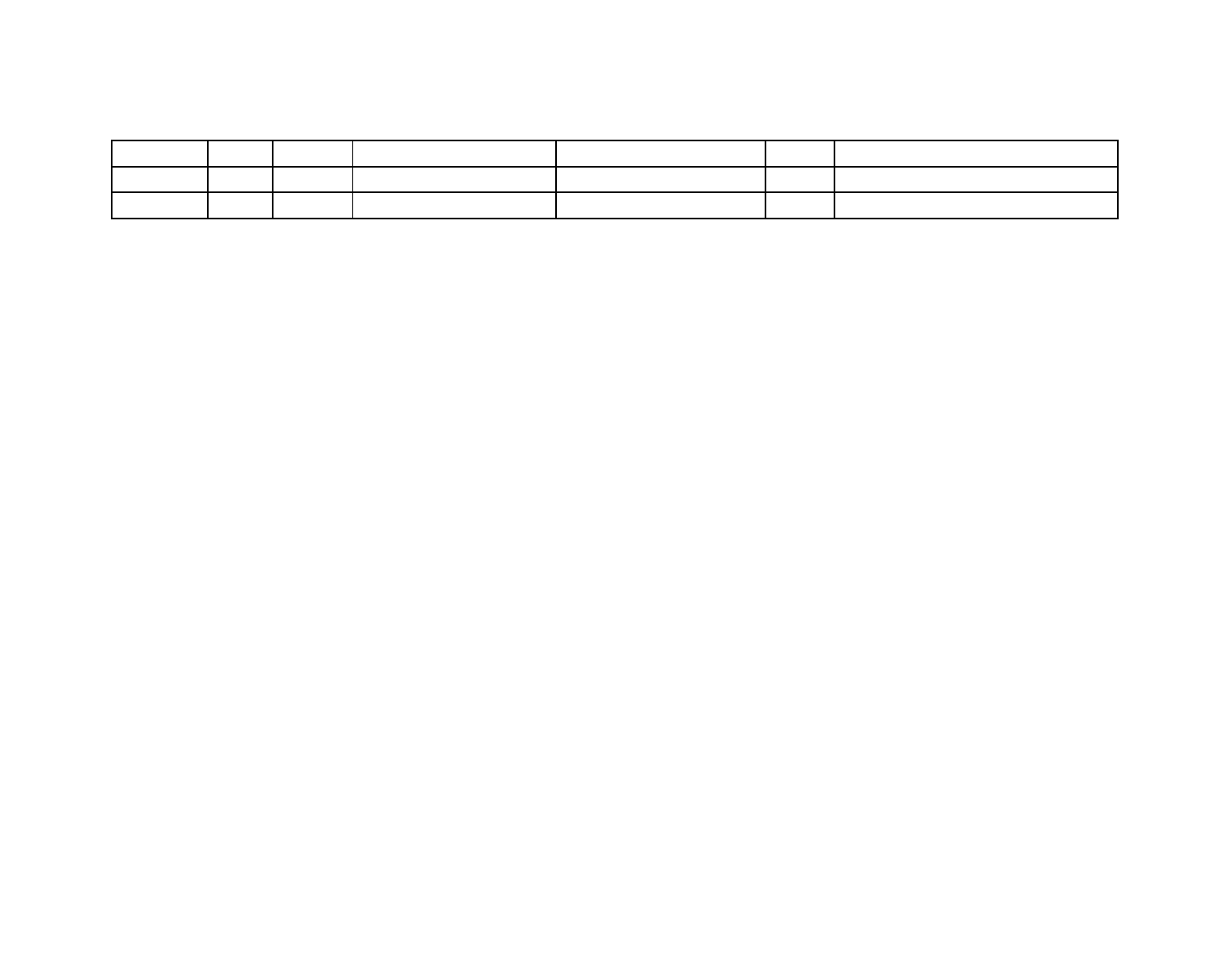List of Figures: Including IV and CV Curves with details ( Figure Number please refer the Table 2 above )



*Figure 1: 10f1-BS-IV-23-07-2012*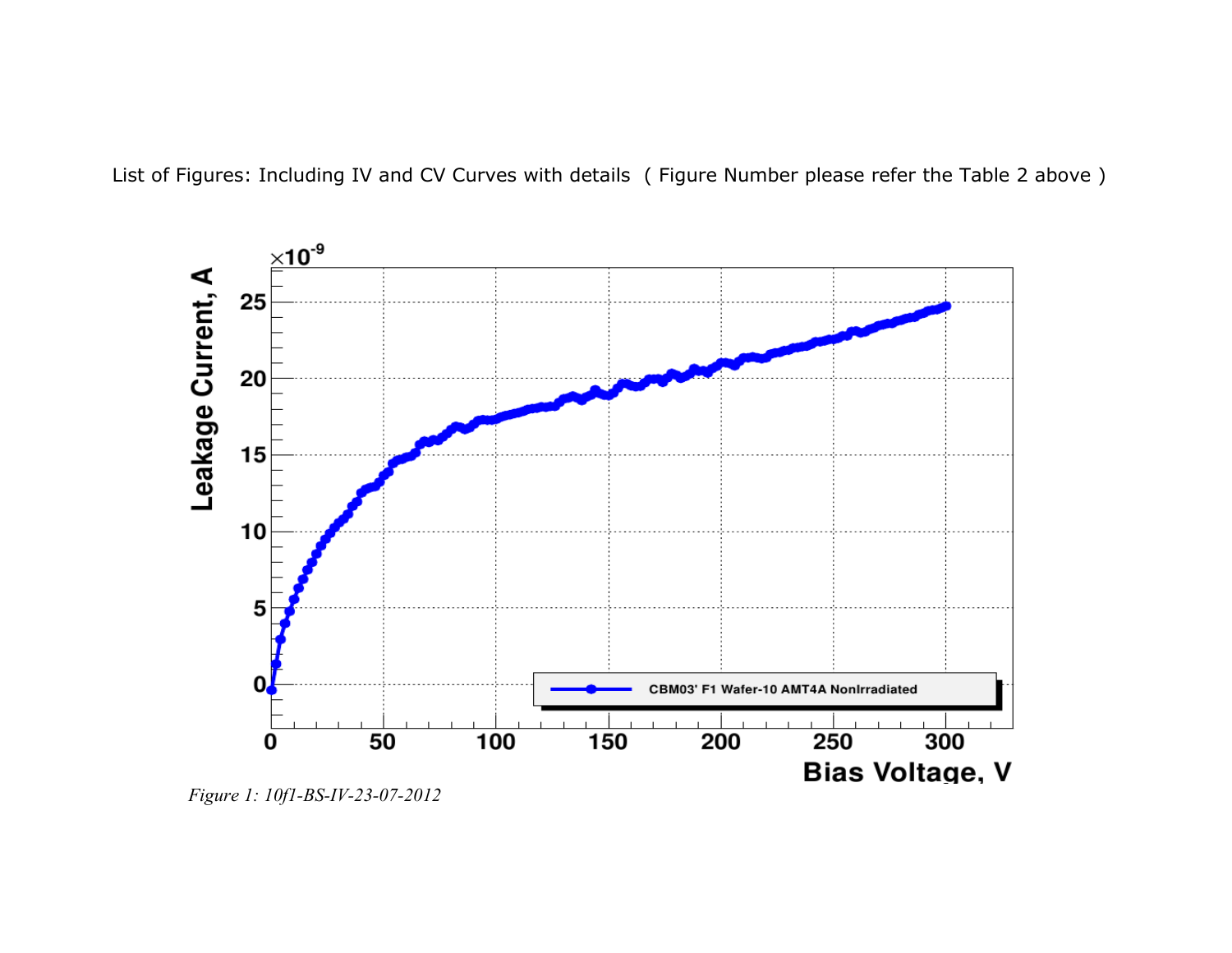

*Figure 2: 10f1-BS-CV-23-07-2012*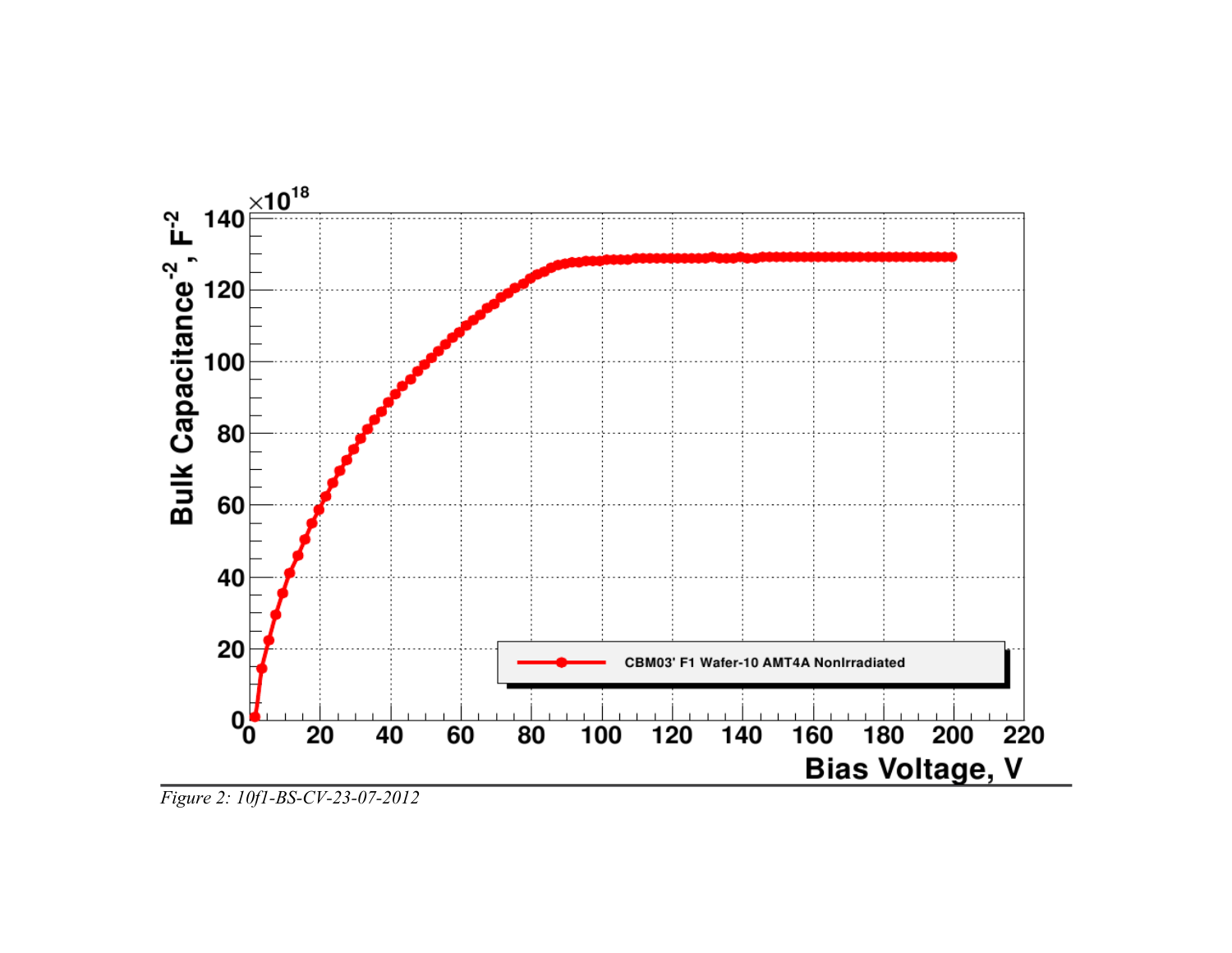

*Figure 3: 10f2-BS-IV-23-07-2012*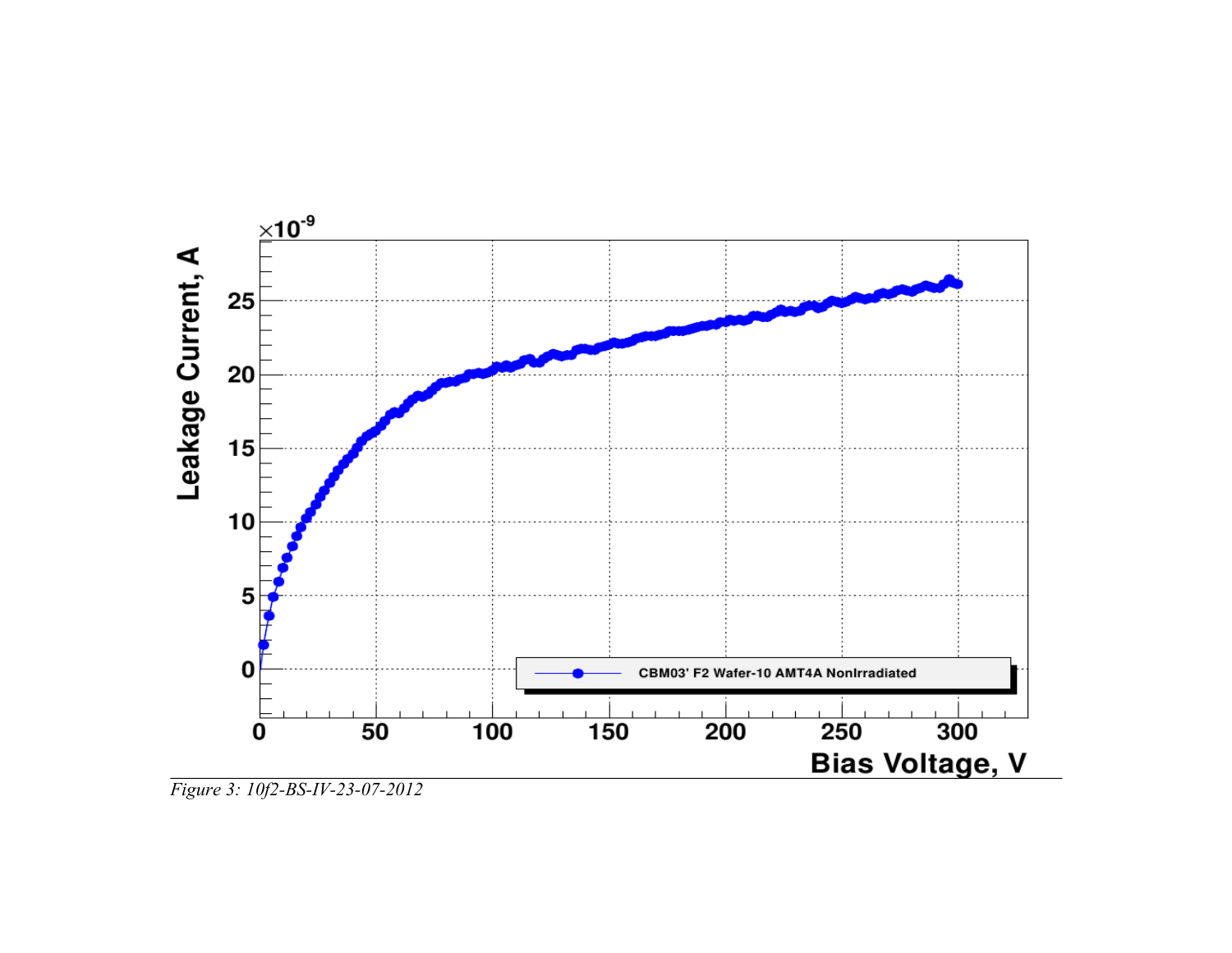

*Figure 4: 10f2-BS-CV-23-07-2012*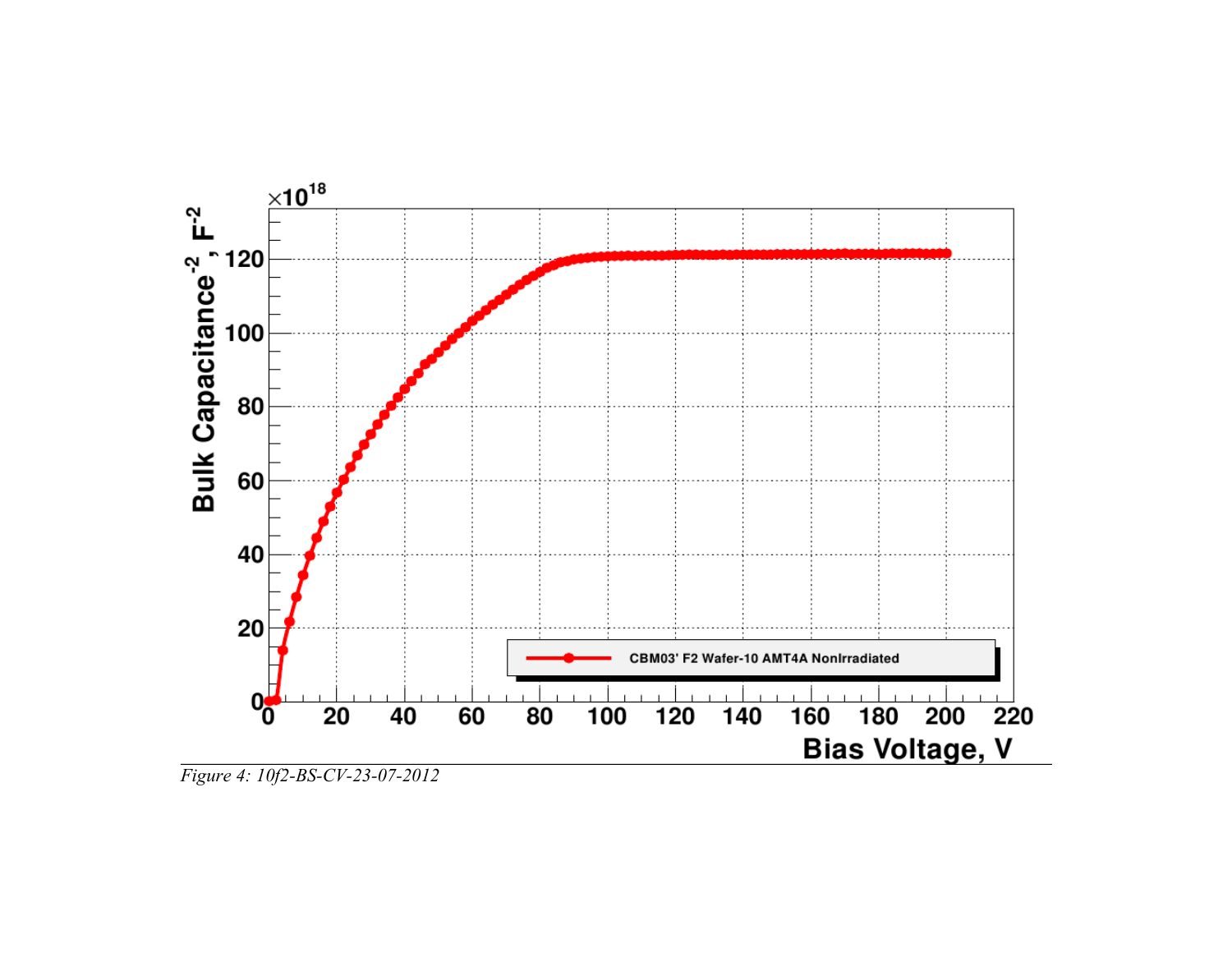

Figure 5: 10f3-BS-IV-23-07-2012